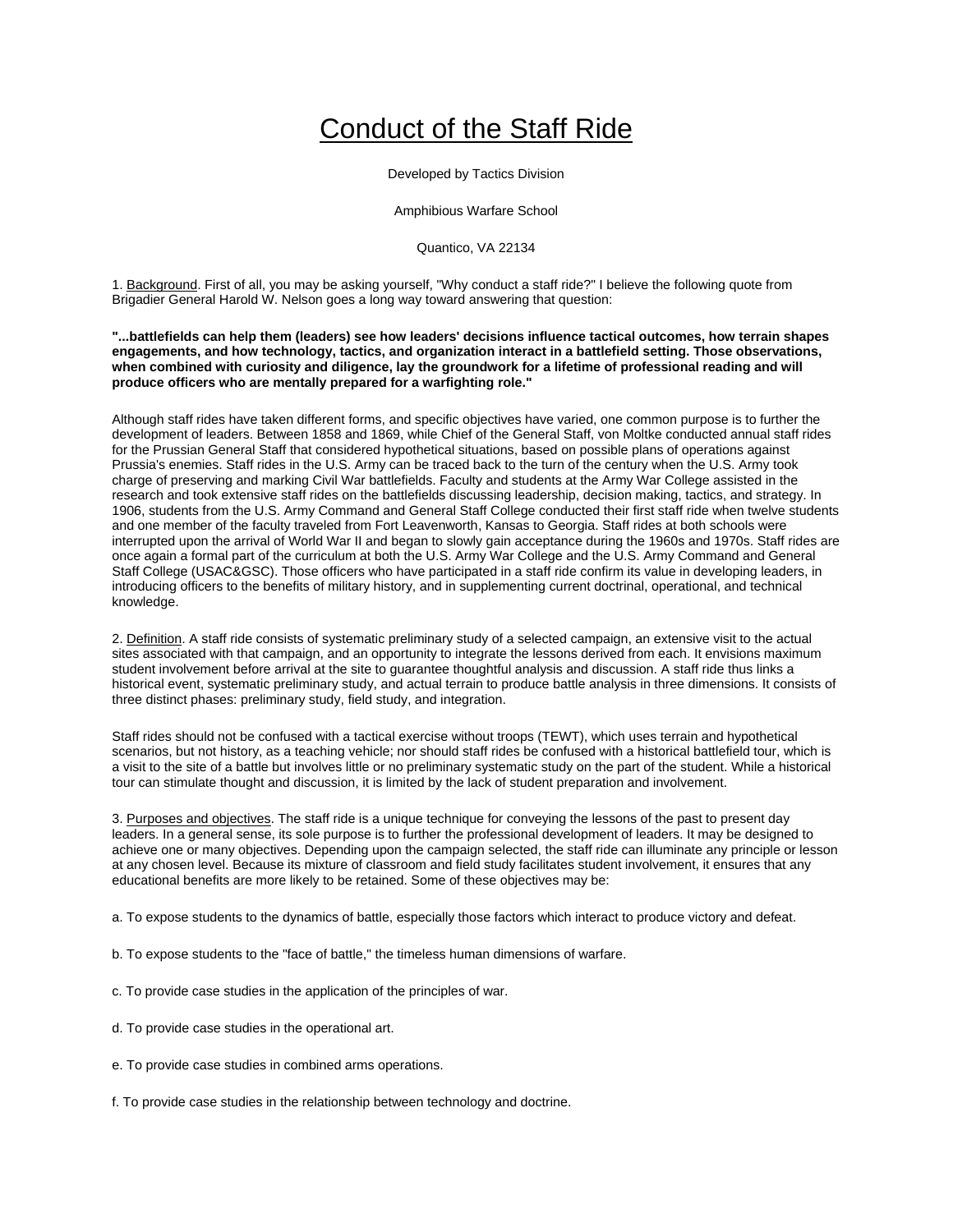g. To provide case studies in leadership, at any level desired.

h. To provide case studies in unit cohesion.

i. To provide case studies in how logistical considerations affect operations.

j. To show the effects of terrain upon plans and their implementation.

k. To provide an analytical framework for the systematic study of campaigns and battles.

1. To encourage officers to study their profession through the use of military history.

4. Foundation of staff riding. There are two keys to successful staff rides. The first is that students are active participants in the educational process in the exchange of information, in the formulation of thought, and in the collective analysis of the military operation. The second is that there must be a complete integration of the preliminary study phase and the field study portion of the course. Without the integration, the preliminary study phase is merely a battle analysis, and the field study portion is simply a historical battlefield tour. While either one is sufficient to derive lessons, the two activities integrated together generate optimal understanding and analytical thought.

5. Conduct of the staff ride. The following guidance is provided to assist the student in initial preparation. Staff rides are generally broken down into three phases: preliminary study phase, field study phase, and integration phase. Students and faculty are highly encouraged to conduct the integration phase in an informal manner to the extent circumstances allow.

a. Preliminary steady phase. The purpose of this phase is to prepare the student for the visit to the site of the selected campaign and is critical to the success of the field study phase.

(1) Step One. Step one is to be completed as an individual assignment. No written product is required, however, the more detailed the study, the greater the benefit for the individual. At a minimum, during the preliminary study phase the student must acquire the basic knowledge necessary to a general understanding of the selected campaign. Generally, this basic knowledge should consist of:

- (a) Organization, strength, armament, and doctrine of the opposing forces.
- (b) Biographical and personality data on significant leaders.
- (c) Relevant weapons characteristics.
- (d) Relevant terrain and climatic considerations.
- (e) General outline and chronology of significant events.
- (f) Operational context in which the campaign took place.

(g) Analyze the campaign and determine, to the degree possible, significant factors in the historical outcome.

(h) Interpret significant events of the campaign in terms of current Marine Corps doctrine.

(2) Step Two. During step two students will advance beyond general knowledge in their analysis and understanding by focusing additional study on particular leaders, units, functional areas, events, decisions, or phases of the campaign

b. Field study phase. If the preliminary study phase has been systematic and thorough, the field study phase will reinforce or modify intellectual perceptions of the campaign. It culminates all previous efforts by students to understand selected historical events, to analyze the significance of those events, and to derive relevant lessons for professional development. The importance of the field study phase is that it is the most effective way to stimulate the student's intellectual involvement and to ensure that any analytical conclusions reached at any point in the staff ride process are retained.